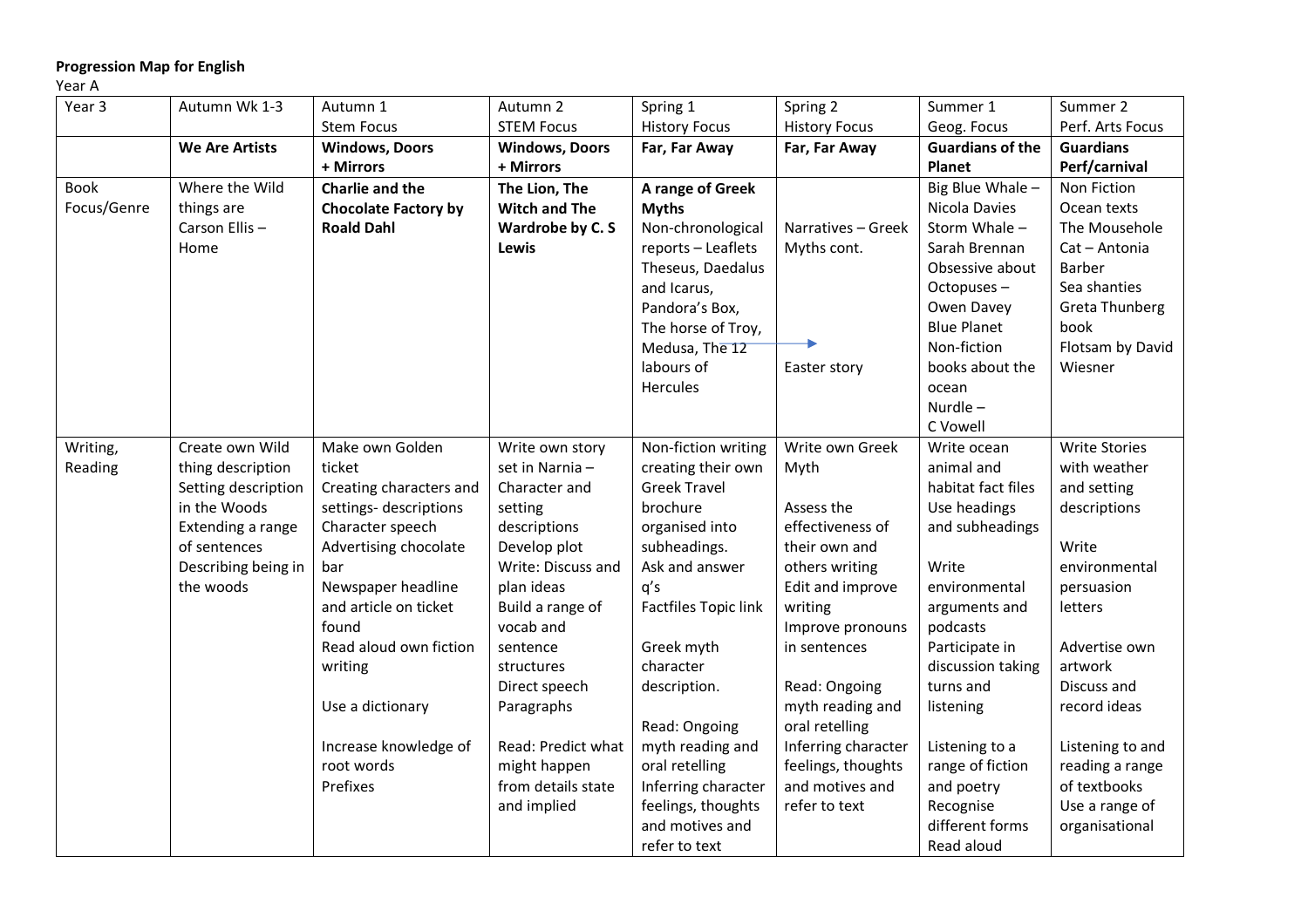|           |                    |                            | Identify and     | Increase           | Increase             |                  | $features -$     |
|-----------|--------------------|----------------------------|------------------|--------------------|----------------------|------------------|------------------|
|           |                    |                            | summarise main   | familiarity of     | familiarity of       | Retrieve and     | paragraphs,      |
|           |                    |                            | ideas.           | myths and legends  | myths and legends    | record info from |                  |
|           |                    |                            |                  |                    |                      | non-fiction      | Read books       |
|           |                    |                            |                  |                    | $RE - Easter story$  | books            | structured in    |
|           |                    |                            |                  |                    |                      |                  | different ways.  |
|           |                    |                            |                  |                    |                      |                  | Read aloud       |
|           |                    |                            |                  |                    |                      |                  | Use a dictionary |
|           |                    |                            |                  |                    |                      |                  |                  |
|           |                    |                            |                  |                    |                      |                  | Identify how     |
|           |                    |                            |                  |                    |                      |                  | language         |
|           |                    |                            |                  |                    |                      |                  | structure and    |
|           |                    |                            |                  |                    |                      |                  | presentation     |
|           |                    |                            |                  |                    |                      |                  | helps meaning.   |
| Phonics,  | Revise Y2 trickier | <b>Extending sentences</b> | suffixes         | Possessive         | Conjunctions to      | The word family  | Possessive       |
| SPAG,     | common             | Conjunctions               |                  | apostrophes        | extend sentence      | 'write'          | apostrophes and  |
| Spellings | exception words.   | Adverbs (time, place,      | Forming nouns    |                    |                      | Prefixes-        | plurals          |
|           |                    | cause)                     | with prefixes    |                    | Verbs                | anti/ex/co/auto  |                  |
|           | Homophones         | Direct speech              |                  | Suffixes -         |                      | Sub/super/inter  | Paragraphs       |
|           |                    |                            | Irregular tense  | ment/ness          | Prefixes $-$ re/pre  | Silent letters   |                  |
|           | ough/ou            | Ear/ea                     | Suffixes $-$     | u/ou               | prefix in in all its | Suffixes - er en | Homophones       |
|           |                    | Suffixes ing/ed            | ed/ing/er/est    | word endings that  | forms $-$ il, ir and | ing ed ation     |                  |
|           |                    | Verb endings s/ed/ing      | when the root    | sound like - Zhuh, | im.                  | Suffix $-$       |                  |
|           |                    |                            | word ends in a   | chuh               | Focus on in and      | ation/ous        |                  |
|           |                    |                            | consonant $+y$   | Prefixes- un, de,  | im.                  |                  |                  |
|           |                    |                            | Plurals $- s/es$ | mis, dis, non      |                      |                  |                  |
|           |                    |                            | Suffixes $-$     |                    |                      |                  |                  |
|           |                    |                            | ly/ful/less      |                    |                      |                  |                  |

Year B

| Autumn Wk 1-3  | Autumn 1             | Autumn 2             | Spring 1      | Spring 2          | Summer 1      | Summer 2    |
|----------------|----------------------|----------------------|---------------|-------------------|---------------|-------------|
|                | <b>History Focus</b> | <b>History Focus</b> | STEM focus    | <b>STEM focus</b> | Geog. Focus   | Perf. Arts  |
| We Are Artists | Terrific Time        | Terrific Time        | Tales + Teeth | Tales + Teeth     | River Deep    | River Deep  |
|                | <b>Travellers</b>    | <b>Travellers</b>    |               |                   | Mountain High | Festival or |
|                |                      |                      |               |                   |               | Performance |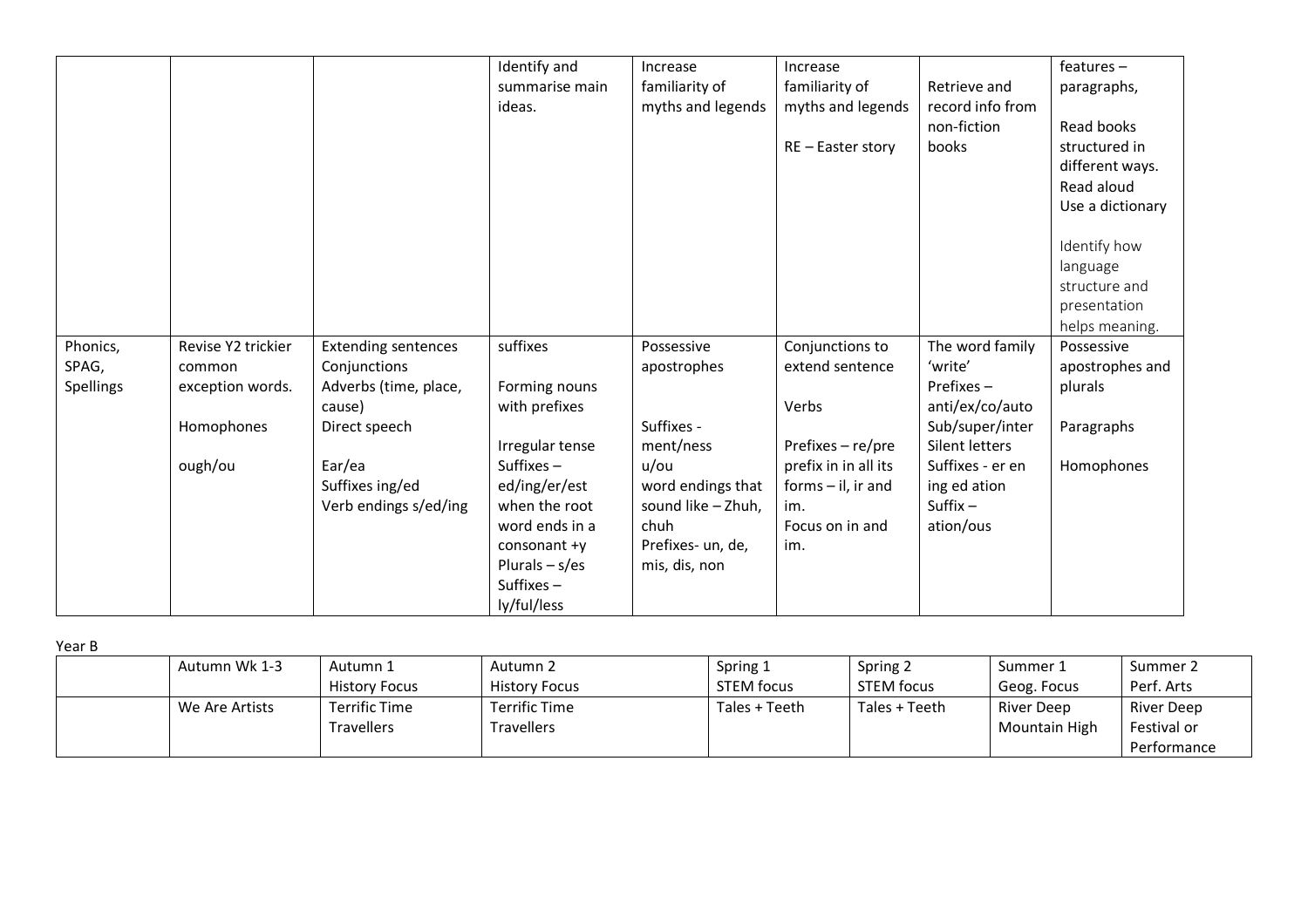| <b>Book</b><br>Focus/Genre | Where the Wild<br>Things are<br>Carson Ellis Home                                                                                                       | <b>Stone Age Boy by</b><br>Satoshi Kitamura<br>Recipe for foraged<br>jam and recipe egs<br>How to wash a<br>woolly mammoth                                                                                                                                                        | Stig of the Dump by Clive King<br>The Secrets of Stonehenge -<br><b>NF</b><br>Non-fiction Stone age books.                                                                                                                                                                                                                                                       | The Wolf and the<br><b>Seven Kid Goats</b><br><b>Little Red</b><br>The True Story of<br>the 3 Little Pigs<br>newspaper<br>3 Little Wolves<br>and the Big Bad<br>kid                                                                                                                                  | <b>Revolting Rhymes</b><br>by Roald Dahl<br>Inside the villains<br>- Clotilde Perrin<br>Other mixed up<br>fairy Tales                                                                                                                                         | Journey to the<br><b>River by Eva</b><br>Ibbotson<br><b>River Story by</b><br><b>Meredith</b><br>Hooper<br>(The Wind in the<br>Willows)                                                                     | Valerie Bloom-<br>The river poem<br>River poems<br>anthology<br>The Monet Story<br>Katie and the<br><b>Waterlily Pond</b>                                                                                                                                                                      |
|----------------------------|---------------------------------------------------------------------------------------------------------------------------------------------------------|-----------------------------------------------------------------------------------------------------------------------------------------------------------------------------------------------------------------------------------------------------------------------------------|------------------------------------------------------------------------------------------------------------------------------------------------------------------------------------------------------------------------------------------------------------------------------------------------------------------------------------------------------------------|------------------------------------------------------------------------------------------------------------------------------------------------------------------------------------------------------------------------------------------------------------------------------------------------------|---------------------------------------------------------------------------------------------------------------------------------------------------------------------------------------------------------------------------------------------------------------|-------------------------------------------------------------------------------------------------------------------------------------------------------------------------------------------------------------|------------------------------------------------------------------------------------------------------------------------------------------------------------------------------------------------------------------------------------------------------------------------------------------------|
| Writing,<br>Reading        | Create own Wild<br>thing description<br>Setting description<br>in the Woods<br>Extending a range<br>of sentences<br>Increase knowledge<br>of root words | Recipes for Stone-age<br>jam<br>Narratives, character<br>descriptions<br>Forager's fact file<br>Letter from Stone age<br>History timeline<br>writing link<br>Identify and<br>summarise main<br>ideas<br>Retrieve and record<br>info from non-fiction<br>books<br>Use dictionaries | Non-chronological reports -<br>information reports -<br>Hunting/weapons/food/lifestyle<br>etc use headings and<br>subheadings<br>Write own story set in the<br>stone age<br>Understand what they read in a<br>range of non-fiction books<br>Ask questions to increase<br>understanding.<br>Identify how language structure<br>and presentation helps<br>meaning. | Newspaper report<br>Character<br>descriptions,<br>setting<br>descriptions,<br>narratives,<br>play scripts<br>Infer characters<br>thoughts and<br>feelings<br>Predict next.<br>Increase<br>understanding and<br>familiarity of Fairy<br>tales<br>Participate in<br>discussions about<br>books read to | Poetry - similes,<br>metaphors,<br>rhyming couplets<br>Labelling diagrams<br>and role on the<br>wall - character<br>details and<br>descriptions<br>Discuss books and<br>poems structured<br>in different ways.<br>Read aloud with<br>intonation and<br>action | Science -<br>journey of a<br>water droplet<br>Rewrite<br>narratives<br>building a rich<br>varied<br>vocabulary and<br>range of<br>sentence<br>structures.<br>Identify and<br>summarise ideas<br>and themes. | Write own water<br>poem<br>Create settings,<br>improve, and<br>edit.<br>Read aloud<br>Artist biography<br>Listening to a<br>range or poetry<br>identify themes<br>and conventions<br>Discuss words<br>and phrases to<br>capture<br>imagination<br>Learn from<br>poetry structure<br>and vocab. |